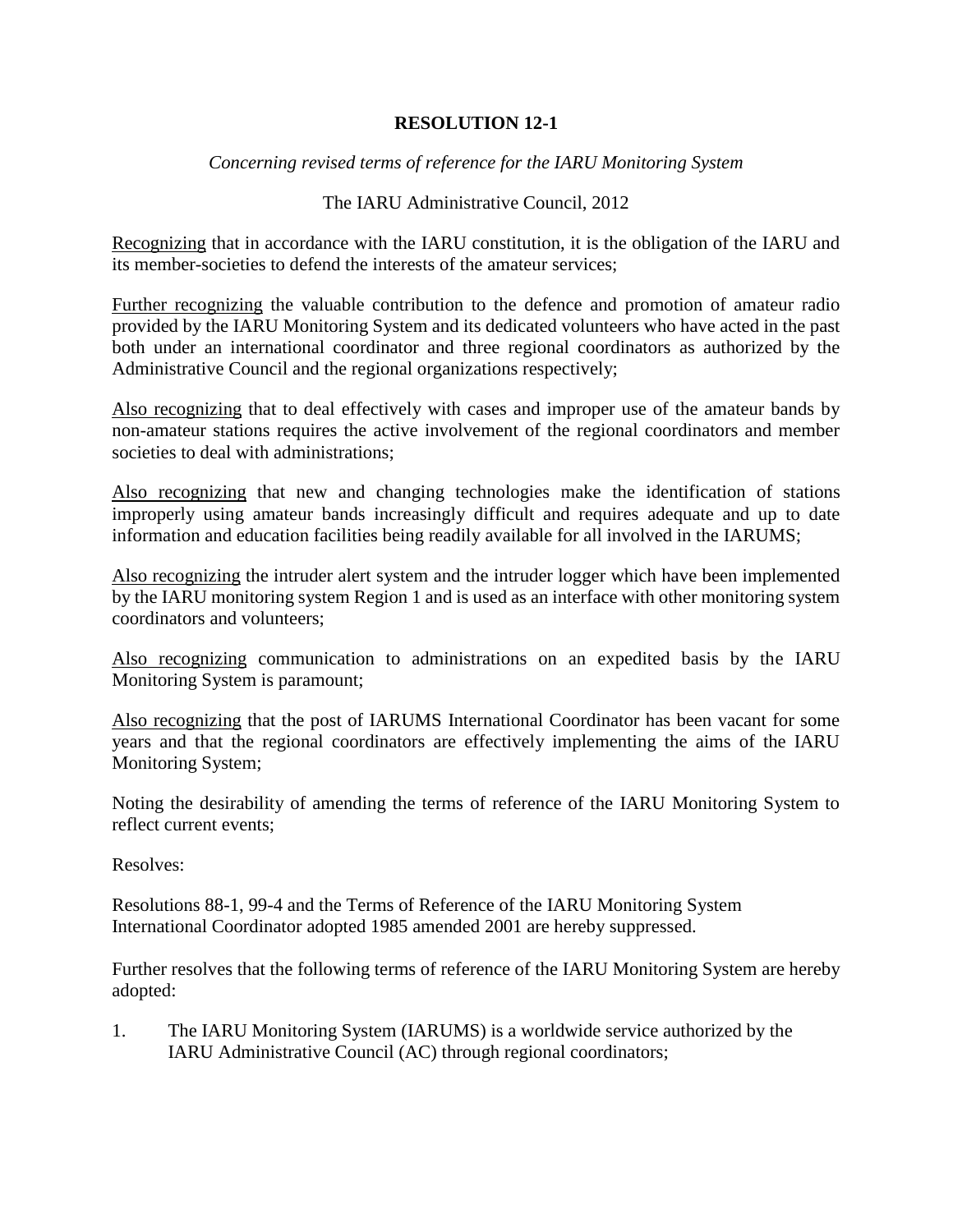- 2. The objectives of the IARUMS are the identification and initiation of steps leading to the removal from amateur bands of radio signals of non-amateur stations causing harmful interference to the amateur and amateur satellite services contrary to International Telecommunication Union (ITU) Radio Regulations;
- 3. Each of the three IARU regional organizations will appoint a IARUMS Regional Coordinator, under its own regional terms of reference in harmony with the terms and objectives of the worldwide IARUMS and this Resolution. Each Regional Coordinator shall be responsible to the regional organization that appointed him or her;
- 4. The IARUMS operations will be coordinated by the IARUMS Committee (MSC). The MSC will:
	- (a) facilitate the establishment of a single website to facilitate the work of the IARUMS and the contribution of the member societies,
	- (b) establish a common method of communication within and to the MSC by electronic or web based means,
	- (c) prepare web based training material for the IARUMS website and membersocieties,
	- (d) standardise, coordinate and facilitate reporting to national administrations,
	- (e) report to the AC as required, and
	- (f) address such other matters relevant to the IARUMS that may arise from time to time.
- 5. The MSC shall consist of the President of the IARU or his or her nominee from the IARU Officers from time to time (the "IS Representative") and the three IARUMS Regional Coordinators;
- 6. The AC encourages each member-society to have a National MS Coordinator guiding a group of volunteers in the monitoring activities.
- 7. Member societies shall report details of the improper use of amateur bands by stations in their own country to their own national administration and take all steps possible to ensure that their administration acts to stop such improper use. Details of cases of established improper use of the amateur bands that cannot be resolved by the member society with its own administration shall be forwarded by the member society to its IARUMS Regional Coordinator.
- 8. Member societies and their National MS Coordinators are encouraged to report details of the improper use of amateur bands by stations in other countries to their own national administration so that their administration may raise the matter with the administration of the station concerned.